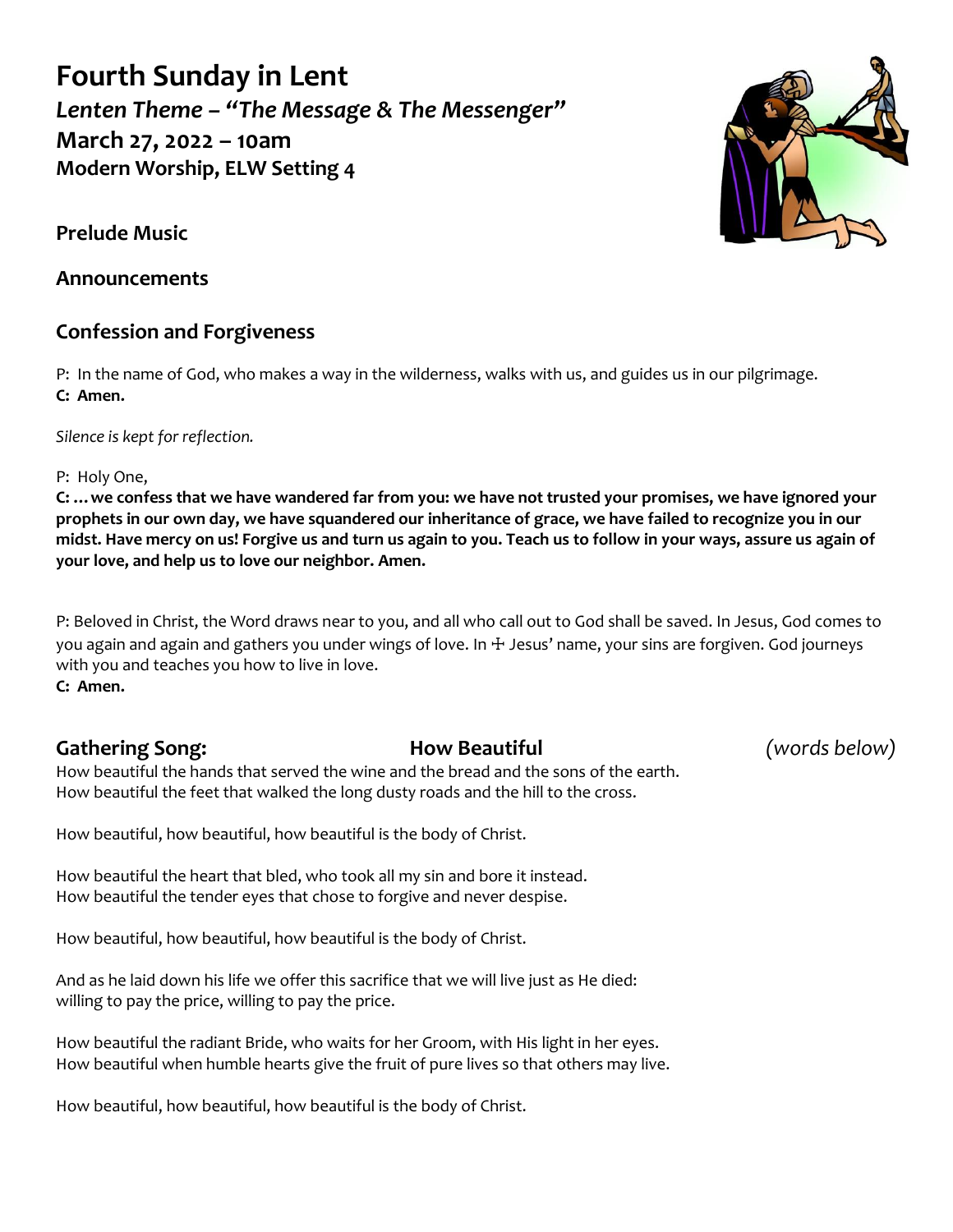# **Greeting**

P: The grace of our Lord Jesus Christ, the love of God, and the communion of the Holy Spirit, be with you all! **C: And also with you!**

## **Kyrie**

A: In peace, let us pray to the Lord. **C: Lord, have mercy.**

A: For the peace from above, and for our salvation, let us pray to the Lord. **C: Lord, have mercy.**

A: For the peace of the whole world, for the well-being of the church of God, and for the unity of all, let us pray to the Lord. **C: Lord have mercy.**

A: For this holy house, and for all who offer here their worship and praise, let us pray to the Lord.

### **C: Lord have mercy.**

A: Help, save, comfort, and defend us, gracious Lord. **C: Amen.**

## **Prayer of the Day**

A: Let us pray together,

**C: God of compassion, you welcome the wayward, and you embrace us all with your mercy. By our baptism clothe us with garments of your grace, and feed us at the table of your love, through Jesus Christ, our Savior and Lord, who lives and reigns with you and the Holy Spirit, one God, now and forever. Amen.**

## **First Reading: Joshua 5:9-12 –** *"The Message" Translation*

*By celebrating the Passover and eating the produce of the promised land instead of the miraculous manna that had sustained them in the desert, the Israelites symbolically bring their forty years of wilderness wandering to an end at Gilgal.*

<sup>9</sup>God said to Joshua, "Today I have rolled away the reproach of Egypt." That's why the place is called The Gilgal. It's still called that. <sup>10</sup> The People of Israel continued to camp at The Gilgal. They celebrated the Passover on the evening of the fourteenth day of the month on the plains of Jericho.<sup>11-12</sup> Right away, the day after the Passover, they started eating the produce of that country, unraised bread and roasted grain. And then no more manna; the manna stopped. As soon as they started eating food grown in the land, there was no more manna for the People of Israel. That year they ate from the crops of Canaan.

L: The Word of the Lord

**C: Thanks be to God**

## **Psalm: Psalm 32 -** *"The Message" Translation*

**1** Count yourself lucky, how happy you must be - you get a fresh start, your slate's wiped clean.

**2 Count yourself lucky - God holds nothing against you and you're holding nothing back from him.** 

**3** When I kept it all inside, my bones turned to powder, my words became daylong groans.

### **4 The pressure never let up; all the juices of my life dried up.**

**5** Then I let it all out; I said, "I'll make a clean breast of my failures to God." Suddenly the pressure was gone - my guilt dissolved, my sin disappeared.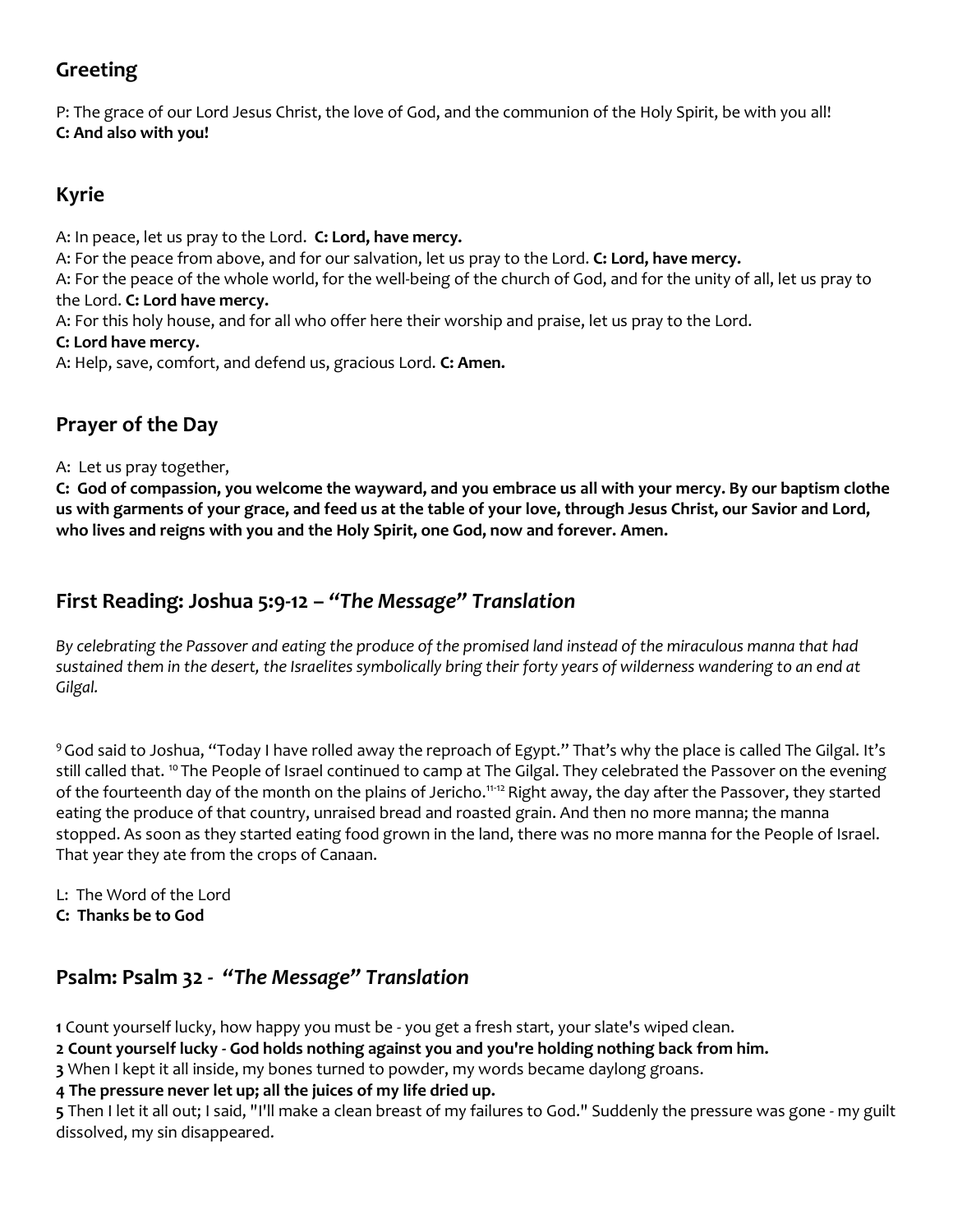**6 These things add up. Every one of us needs to pray; when all hell breaks loose and the dam bursts we'll be on high ground, untouched.** 

**7** God's my island hideaway, keeps danger far from the shore, throws garlands of hosannas around my neck.

**8 Let me give you some good advice; I'm looking you in the eye and giving it to you straight:** 

**9** "Don't be ornery like a horse or mule that needs bit and bridle to stay on track."

**10 God-defiers are always in trouble; God-affirmers find themselves loved every time they turn around.** 

**11** Celebrate God. Sing together - everyone! All you honest hearts, raise the roof!

### **Gospel Acclamation: Hear Our Prayer** *ELW 178*

Hear our prayer, hear our prayer, Lord, make us whole: peach to all people, hope for each soul God of Grace, in this place, hear now our prayer.

## **Gospel: Luke 15:1-3, 11b-32 –** *NRSV Translation*

*Jesus tells a parable about a son who ponders his father's love only after he has spurned it. The grace he receives is beyond his hopes. That same grace is a crisis for an older brother who believes it is his obedience that has earned his place in the father's home.*

P: A reading from… **C: Glory to You, O Lord.**

<sup>1</sup>Now all the tax collectors and sinners were coming near to listen to Jesus. <sup>2</sup>And the Pharisees and the scribes were grumbling and saying, "This fellow welcomes sinners and eats with them." <sup>3</sup>So he told them this parable: <sup>11b</sup> There was a man who had two sons. <sup>12</sup>The younger of them said to his father, 'Father, give me the share of the property that will belong to me.' So he divided his property between them. <sup>13</sup>A few days later the younger son gathered all he had and traveled to a distant country, and there he squandered his property in dissolute living. <sup>14</sup>When he had spent everything, a severe famine took place throughout that country, and he began to be in need. <sup>15</sup>So he went and hired himself out to one of the citizens of that country, who sent him to his fields to feed the pigs. <sup>16</sup>He would gladly have filled himself with the pods that the pigs were eating; and no one gave him anything. <sup>17</sup>But when he came to himself he said, 'How many of my father's hired hands have bread enough and to spare, but here I am dying of hunger! <sup>18</sup>I will get up and go to my father, and I will say to him, "Father, I have sinned against heaven and before you; <sup>19</sup>I am no longer worthy to be called your son; treat me like one of your hired hands."' <sup>20</sup>So he set off and went to his father. But while he was still far off, his father saw him and was filled with compassion; he ran and put his arms around him and kissed him. <sup>21</sup>Then the son said to him, 'Father, I have sinned against heaven and before you; I am no longer worthy to be called your son.' <sup>22</sup>But the father said to his slaves, 'Quickly, bring out a robe—the best one—and put it on him; put a ring on his finger and sandals on his feet. <sup>23</sup>And get the fatted calf and kill it, and let us eat and celebrate; <sup>24</sup>for this son of mine was dead and is alive again; he was lost and is found!' And they began to celebrate. <sup>254</sup>Now his elder son was in the field; and when he came and approached the house, he heard music and dancing. <sup>26</sup>He called one of the slaves and asked what was going on. <sup>27</sup>He replied, 'Your brother has come, and your father has killed the fatted calf, because he has got him back safe and sound.'  $^{28}$ Then he became angry and refused to go in. His father came out and began to plead with him. <sup>29</sup>But he answered his father, 'Listen! For all these years I have been working like a slave for you, and I have never disobeyed your command; yet you have never given me even a young goat so that I might celebrate with my friends. <sup>30</sup>But when this son of yours came back, who has devoured your property with prostitutes, you killed the fatted calf for him!' <sup>31</sup>Then the father said to him, 'Son, you are always with me, and all that is mine is yours. <sup>32</sup>But we had to celebrate and rejoice, because this brother of yours was dead and has come to life; he was lost and has been found.'"

P: The Gospel of the Lord.

**C: Praise to you, O Christ.**

**Sermon** *Pastor Ruth Overdier*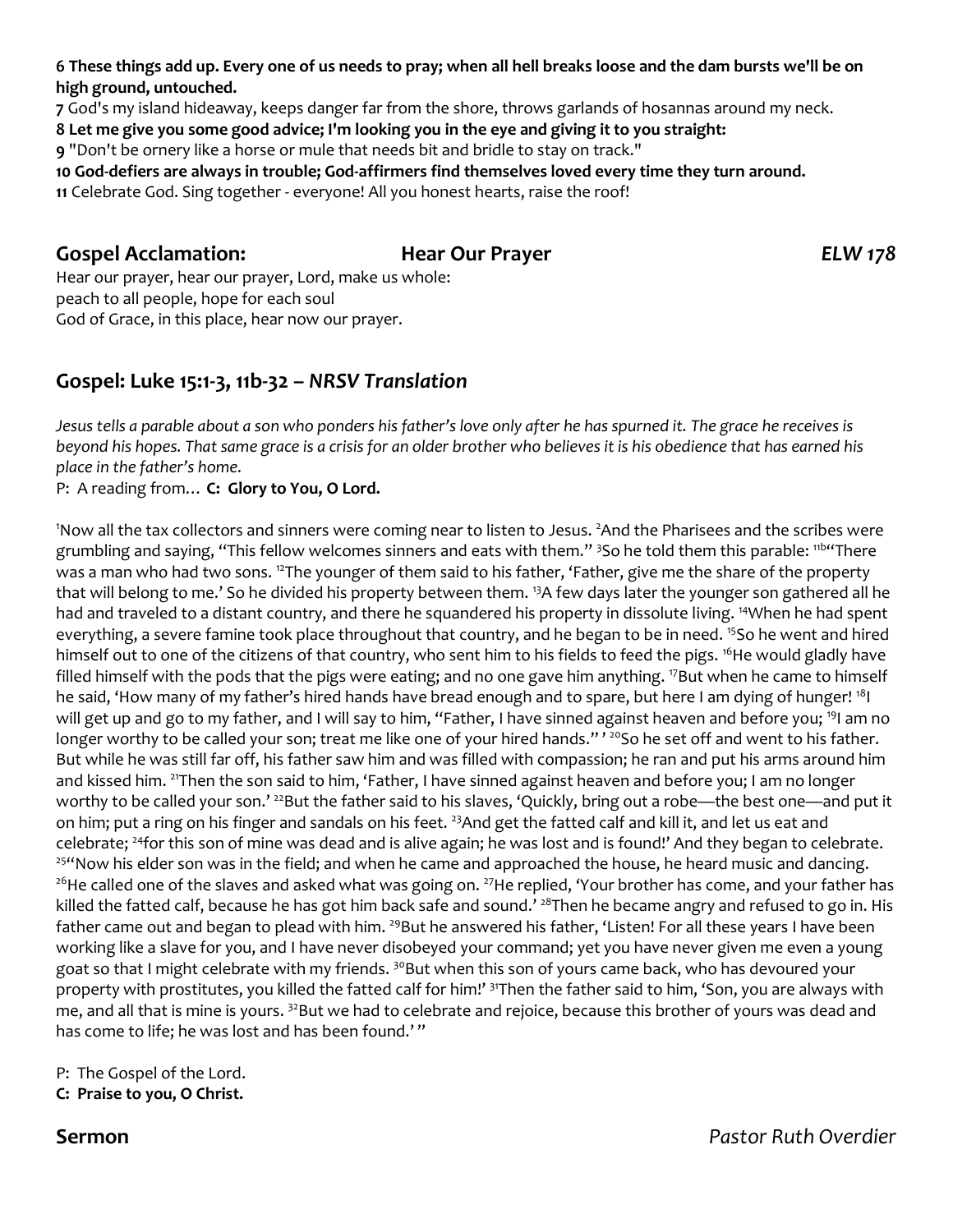### **Nicene Creed**

**We believe in one God, the Father, the Almighty, maker of heaven and earth, of all that is, seen and unseen.**

**We believe in one Lord, Jesus Christ, the only Son of God, eternally begotten of the Father, God from God, Light from Light, true God from true God, begotten, not made, of one Being with the Father; through him all things were made. For us and for our salvation he came down from heaven, was incarnate of the Holy Spirit and the virgin Mary and became truly human. For our sake he was crucified under Pontius Pilate; he suffered death and was buried. On the third day he rose again in accordance with the scriptures; he ascended into heaven and is seated at the right hand of the Father. He will come again in glory to judge the living and the dead, and his kingdom will have no end.**

**We believe in the Holy Spirit, the Lord, the giver of life, who proceeds from the Father and the Son, who with the Father and the Son is worshiped and glorified, who has spoken through the prophets. We believe in one holy catholic and apostolic church. We acknowledge one baptism for the forgiveness of sins. We look for the resurrection of the dead, and the life of the world to come. Amen.**

## **Prayers of the Church / Sign of the Peace**

**Offering** *(encouraged for before or after service, using vase only and not ushers)*

### **Offering Prayer**

### A: Let us pray.

**C: Extravagant God, you have blessed us with the fullness of creation. Now we gather at your feast where you offer us the food that satisfies. Take and use what we offer here, come among us, and feed us with the body and blood of Christ, in whose name we pray. Amen.**

### **Words of Institution**

### **Lord's Prayer**

**Our Father, who art in heaven, hallowed be thy name, thy kingdom come, thy will be done, on earth as it is in heaven. Give us this day our daily bread; and forgive us our trespasses, as we forgive those who trespass against us; and lead us not into temptation, but deliver us from evil. For thine is the kingdom, and the power, and the glory, forever and ever. Amen.**

### **Communion**

| <b>Communion Songs:</b> | <b>Beneath the Cross of Jesus</b>  | <b>ELW 338</b> |
|-------------------------|------------------------------------|----------------|
|                         | Amazing Grace, How Sweet the Sound | <b>ELW 779</b> |

## **Final Blessing**

P: You are children of God, anointed with the oil of gladness and strengthened for the journey. Almighty God, motherly, majestic, and mighty,  $\pm$  bless you this day and always. **C: Amen.**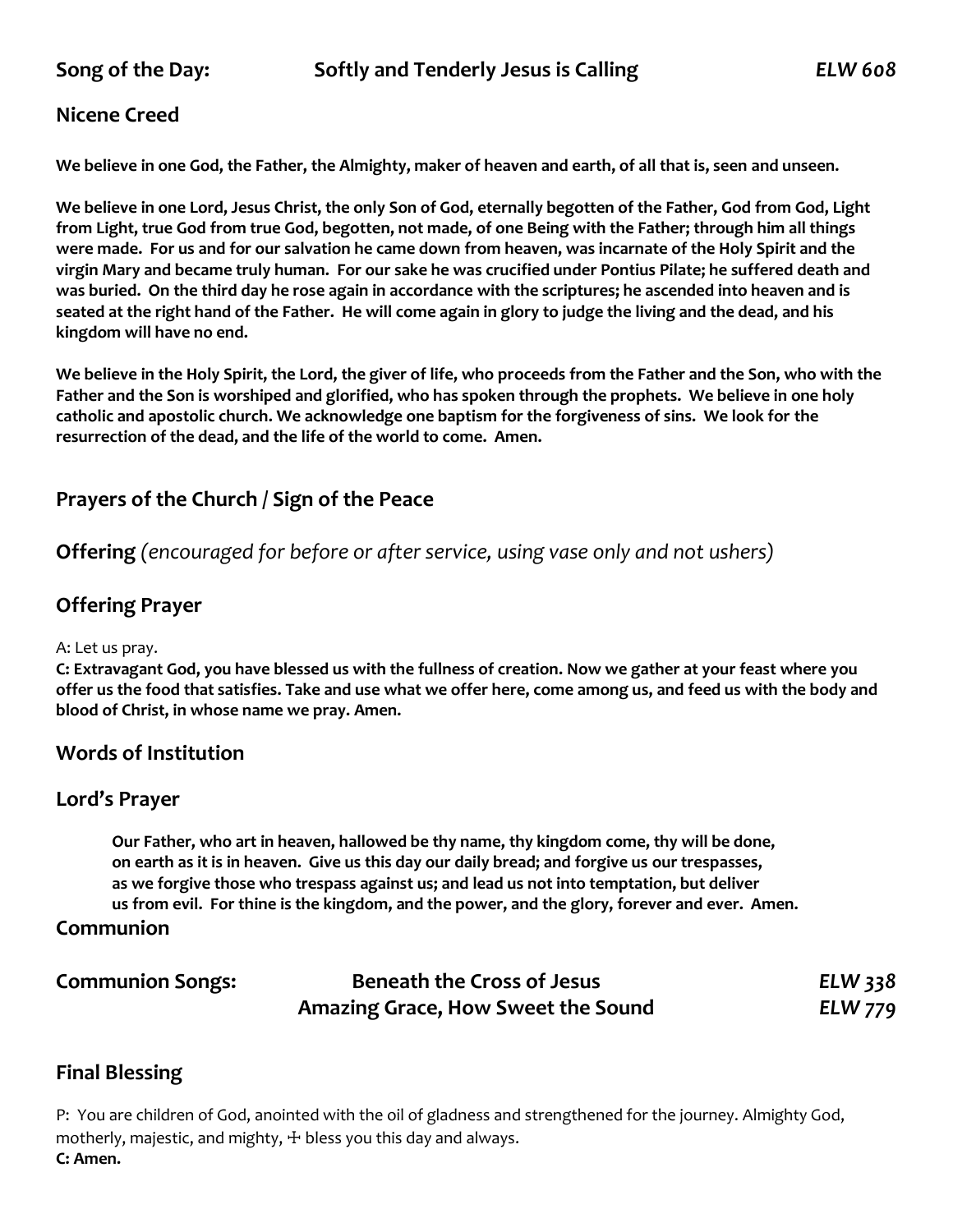## **Sending Song: I Saw the Light** *(words below)*

I wandered so aimless, life filled with sin, I wouldn't let my dear Savior in. Then Jesus came like a stranger in the night. Praise the Lord! I saw the light!

I saw the light, I saw the light, No more in darkness, no more in night. And now I'm so happy, no sorrow in sight Praise the Lord! I saw the light!

Just like a blind man I wandered along. Worries and fears I claimed for my own. Then, like the blind man that God gave back his sight, Praise the Lord! I saw the light!

I saw the light, I saw the light, No more in darkness, no more in night. And now I'm so happy, no sorrow in sight Praise the Lord! I saw the light!

I was a fool to wander and stray, straight is the gate and narrow the way. Now I have traded the wrong for the right. Praise the Lord! I saw the light!

I saw the light, I saw the light, No more in darkness, no more in night. And now I'm so happy, no sorrow in sight Praise the Lord! I saw the light!

I saw the light, I saw the light, No more in darkness, no more in night. And now I'm so happy, no sorrow in sight Praise the Lord! I saw the light!

## **Dismissal**

A: Go in peace. Jesus meets you on the way. **C: Thanks be to God.**

### **Alternate NRSV/"The Message" Lesson/Gospel Translations**

### **First Reading: Joshua 5:9-12** *"NRSV" Translation*

<sup>9</sup>The Lord said to Joshua, "Today I have rolled away from you the disgrace of Egypt." And so that place is called Gilgal to this day. <sup>10</sup>While the Israelites were camped in Gilgal they kept the passover in the evening on the fourteenth day of the month in the plains of Jericho. "On the day after the passover, on that very day, they ate the produce of the land, unleavened cakes and parched grain. <sup>12</sup>The manna ceased on the day they ate the produce of the land, and the Israelites no longer had manna; they ate the crops of the land of Canaan that year.

## **Psalmody: Psalm 32** *"NRSV" Translation*

<sup>1</sup>Happy are they whose transgressions are forgiven, and whose sin is put away!

<sup>2</sup>**Happy are they to whom the Lord imputes no guilt, and in whose spirit there is no guile!**

<sup>3</sup>While I held my tongue, my bones withered away, because of my groaning all day long.

<sup>4</sup>**For your hand was heavy upon me day and night; my moisture was dried up as in the heat of summer.**

<sup>5</sup>Then I acknowledged my sin to you, and did not conceal my guilt. I said, "I will confess my transgressions to the Lord." Then you forgave me the guilt of my sin.

### <sup>6</sup>**Therefore all the faithful will make their prayers to you in time of trouble; when the great waters overflow, they shall not reach them.**

<sup>7</sup>You are my hiding-place; you preserve me from trouble; you surround me with shouts of deliverance. <sup>8</sup>**"I will instruct you and teach you in the way that you should go; I will guide you with my eye.**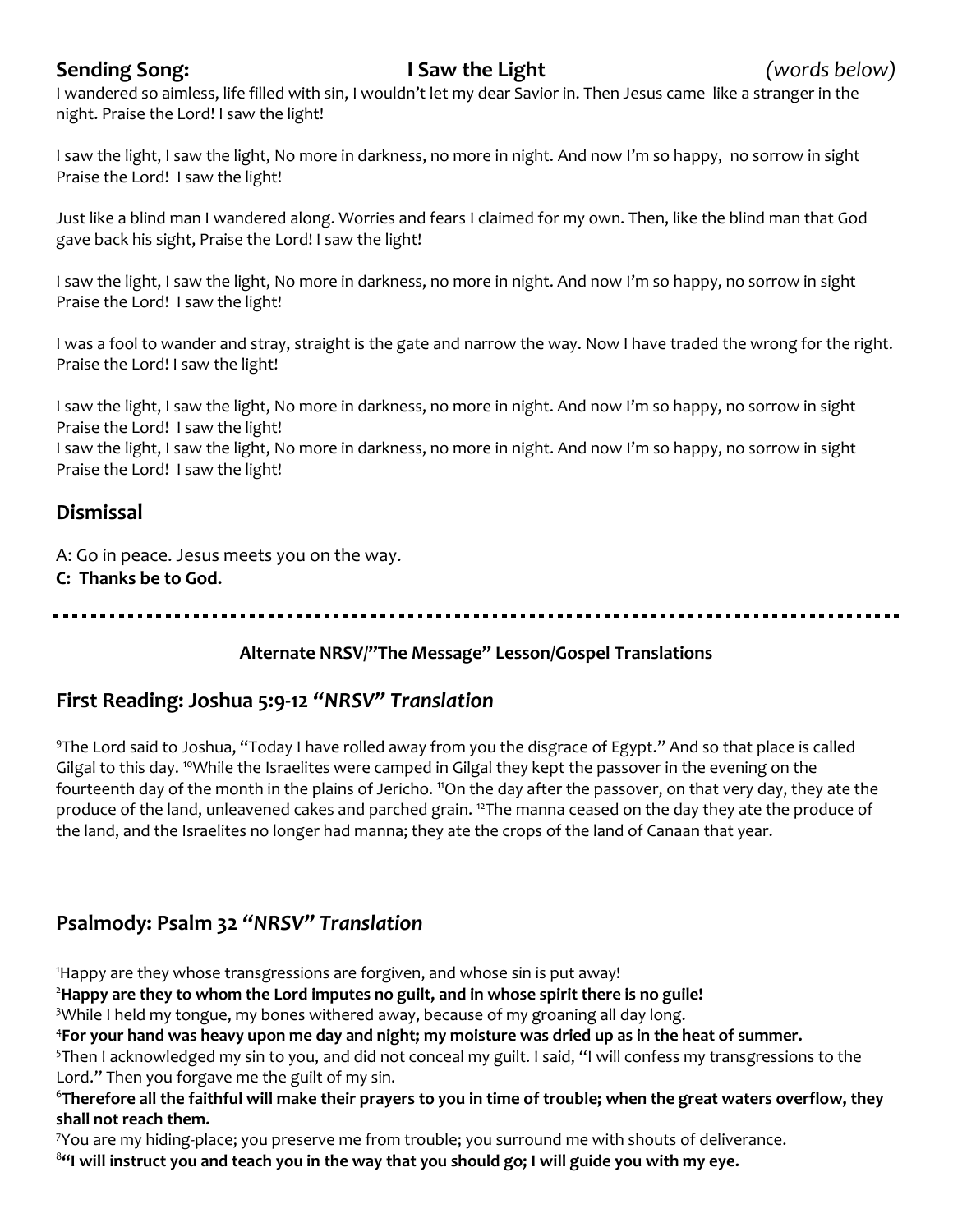<sup>9</sup>Do not be like horse or mule, which have no understanding; who must be fitted with bit and bridle, or else they will not stay near you."

<sup>10</sup>**Great are the tribulations of the wicked; but mercy embraces those who trust in the Lord.**

<sup>11</sup>Be glad, you righteous, and rejoice in the Lord; shout for joy, all who are true of heart.

## **Gospel: Luke 15:1-3, 11b-32** *"The Message" Translation*

**1** By this time a lot of men and women of doubtful reputation were hanging around Jesus, listening intently.

**2** The Pharisees and religion scholars were not pleased, not at all pleased. They growled, "He takes in sinners and eats meals with them, treating them like old friends." **3** Their grumbling triggered this story. **11** Then he said, "There was once a man who had two sons. **12** The younger said to his father, 'Father, I want right now what's coming to me.' **13** It wasn't long before the younger son packed his bags and left for a distant country. There, undisciplined and dissipated, he wasted everything he had. **14** After he had gone through all his money, there was a bad famine all through that country and he began to hurt. **15** He signed on with a citizen there who assigned him to his fields to slop the pigs. **16** He was so hungry he would have eaten the corncobs in the pig slop, but no one would give him any. **17** "That brought him to his senses. He said, 'All those farmhands working for my father sit down to three meals a day, and here I am starving to death. **18** I'm going back to my father. I'll say to him, Father, I've sinned against God, I've sinned before you; **19** I don't deserve to be called your son. Take me on as a hired hand.' **20** He got right up and went home to his father. When he was still a long way off, his father saw him. His heart pounding, he ran out, embraced him, and kissed him. **21** The son started his speech: 'Father, I've sinned against God, I've sinned before you; I don't deserve to be called your son ever again.' **22** "But the father wasn't listening. He was calling to the servants, 'Quick. Bring a clean set of clothes and dress him. Put the family ring on his finger and sandals on his feet. **23** Then get a grain-fed heifer and roast it. We're going to feast! We're going to have a wonderful time! **24** My son is here - given up for dead and now alive! Given up for lost and now found!' And they began to have a wonderful time. **25** "All this time his older son was out in the field. When the day's work was done he came in. As he approached the house, he heard the music and dancing. **26** Calling over one of the houseboys, he asked what was going on. **27** He told him, 'Your brother came home. Your father has ordered a feast - barbecued beef! - because he has him home safe and sound.' **28** "The older brother stalked off in an angry sulk and refused to join in. His father came out and tried to talk to him, but he wouldn't listen. **29** The son said, 'Look how many years I've stayed here serving you, never giving you one moment of grief, but have you ever thrown a party for me and my friends? **30** Then this son of yours who has thrown away your money on whores shows up and you go all out with a feast!' **31** "His father said, 'Son, you don't understand. You're with me all the time, and everything that is mine is yours - **32** but this is a wonderful time, and we had to celebrate. This brother of yours was dead, and he's alive! He was lost, and he's found!'"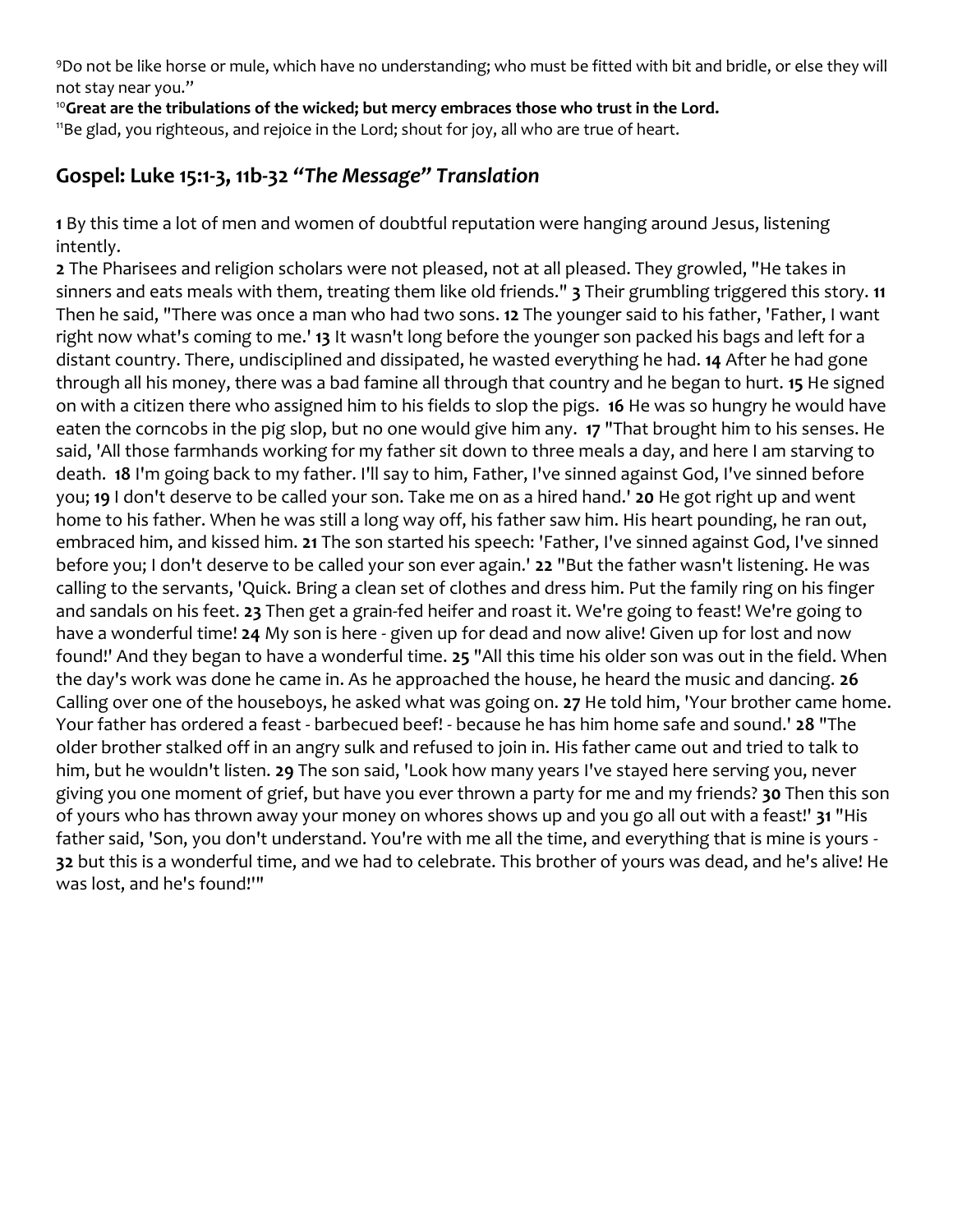

# March 27, 2022

# **HAPPY BIRTHDAY**

3/27-Miriam "Beth" Chan 3/27-Shawn Antol 3/29-David Novak 3/30-Erin Word 4/1-Scott Farley 4/3-Caleb Kelly

3/27-Dale Thiel 3/28-Paul Ton 3/29-Betsy Morley 3/31-April Kurkowski 4/1-Haven Hill

### Please note the change: A COVID update from Council:

Last week, the Grand Traverse County Covid positivity dipped below the 14-day average 17.5% Covid positivity threshold set up by Council for our current precautions. Therefore, we will transition to a new worship masking standard of "masks optional for vaccinated persons and required for unvaccinated persons." This will ensure that we are doing our part to keep our parishioners and community safe. Stay safe, pray for all good things, and see you soon! -Your Bethlehem Church Council

Lent Update: As Covid numbers seem now to be heading in an encouraging direction, we hope to ease back into Fellowship supper gatherings this Lenten season. For March 23, 30 and April 6th, we are planning to have a "simple soup and bread\*" dinner in the Fellowship Hall, followed by worship at 6:30. Our 1st Communion students will have class before dinner for the majority of Lent nights. Here's our schedule for each night:

5:30pm - 1st Communion Class in the Youth Room (others welcome to socialize in the Gathering Space) There will also be activities for the younger youth at 5:30pm in the Sunday School room at the end of the hallway.

### 6:00pm - "A Simple Soup\* at Six"

6:30pm - Brief Worship (Holden Evening Prayer, Taize, or Scripture with Songs and short message for approximately 30 minutes)

### \*Our soup each night will be served also with bread, a veggie tray, dessert, coffee and punch.

Our Lenten theme this year is "The Message and the Messenger" and will focus during the worship message on an eclectic mix of biblical and modern messengers of the gospel. We hope to see you then!

### Please note that the Building and Office Hours are: 9:00am - 2:30pm, Monday - Thursday.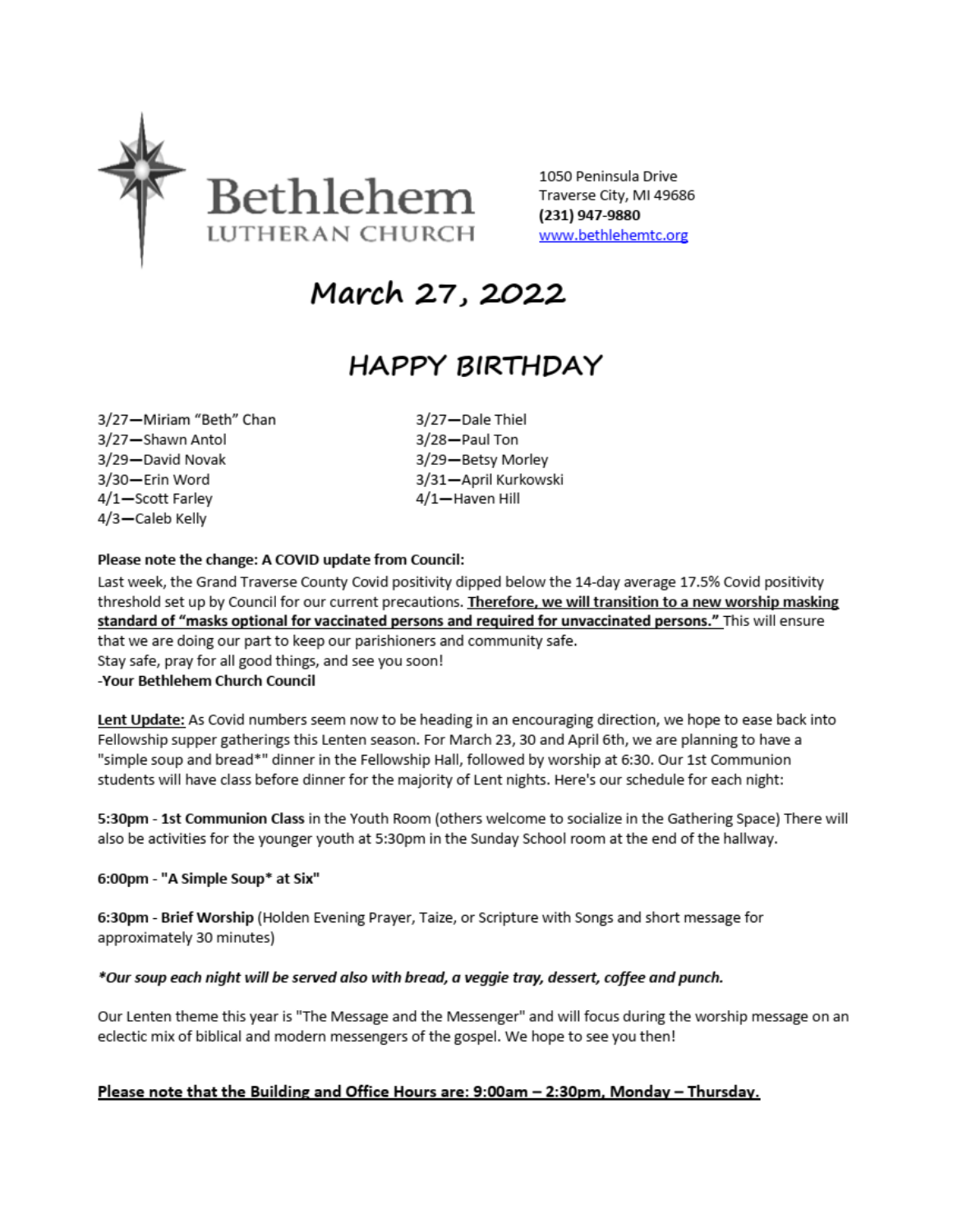DOLLARS AND SENSE: Bethlehem Lutheran Church has greatly expanded our outreach into the community and the world with our live streaming programing. We feel blessed to be able to do this and all of our ministries here at Bethlehem. We need your support to continue this work.

Through mid-March our contributions are running behind where we should be by \$13,585.00. That is a significant shortfall that we as a congregation need to address. We encourage you to stay current with your pledge. Together we can do more and accomplish our vision for the future. Thank you for your support. Jim Monroe, Your Financial Secretary

### This year's North/West Lower Michigan Synod Assembly will be held virtually on Saturday, May 14th. We are

looking for one individual or a couple from the congregation to accompany Pastor Paul for Bethlehem's participation. For more information, see the synod's website at the link below. The deadline for registration is April 20th. Please let the office or Pr. Paul know if you are interested: https://www.mittensynod.org/events/assembly/

### THE CHARACTERISTICS OF A GOOD STEWARD

"A good steward is trustworthy. 1 Corinthians 4:2, 2 Kings 12:15

"A good steward is faithful regardless of the size of the job he's been given

"A faithful steward remembers that ultimately we work for God and everything belongs to him. Colossians 3:23, Psalm 24:1

After God created man, he planted a garden and put Adam there to tend and keep it.

He made Adam a steward.

We are all stewards of BETHLEHEM LUTHERAN CHURCH (n) And as such we need to keep you updated to how the funds and resources needed to run our church are doing.

January income was \$24,206 compared to a budgeted income of \$29,894 or a shortfall of \$5,683. Expenses were \$35,181 compared to a budget of \$29,383 resulting in spending \$5,798 more than budgeted. On a cash basis, expenses exceeded income by \$10,975.

Year to date income was \$49,504 compared to budgeted income of \$60,017 for a shortfall for \$10,513. Expenses were \$65,909 compared to the budget of \$60,718 resulting in spending \$5,191 more than budgeted. On a cash basis, expenses exceeded income by \$16,405.

As you can see above from the finance committee we are behind in income because the donations have been down so far in 2022. We appreciate everyone and every donation received but we kindly ask if you are able to contribute to our wonderful church it would be especially appreciated in these tough financial times we are currently experiencing.

Thank you very much for your consideration

Scott Farley

Stewardship Chairman

The April issue of the STAR is available today. For current issues of the Star, feel free to check online at www.bethlehemtc.org < About Us > "The Online Bethlehem Star" or type this URL to get these directly: http://www.bethlehemtc.org/the-bethlehem-star-newsletter.

### **Prayer Requests:**

- Prayer Chain: Please contact Jan Stretlien at jstretlien@gmail.com or 231-947-3265
- Prayers read from the altar: Please call Rebecca in the church office 231-947-9880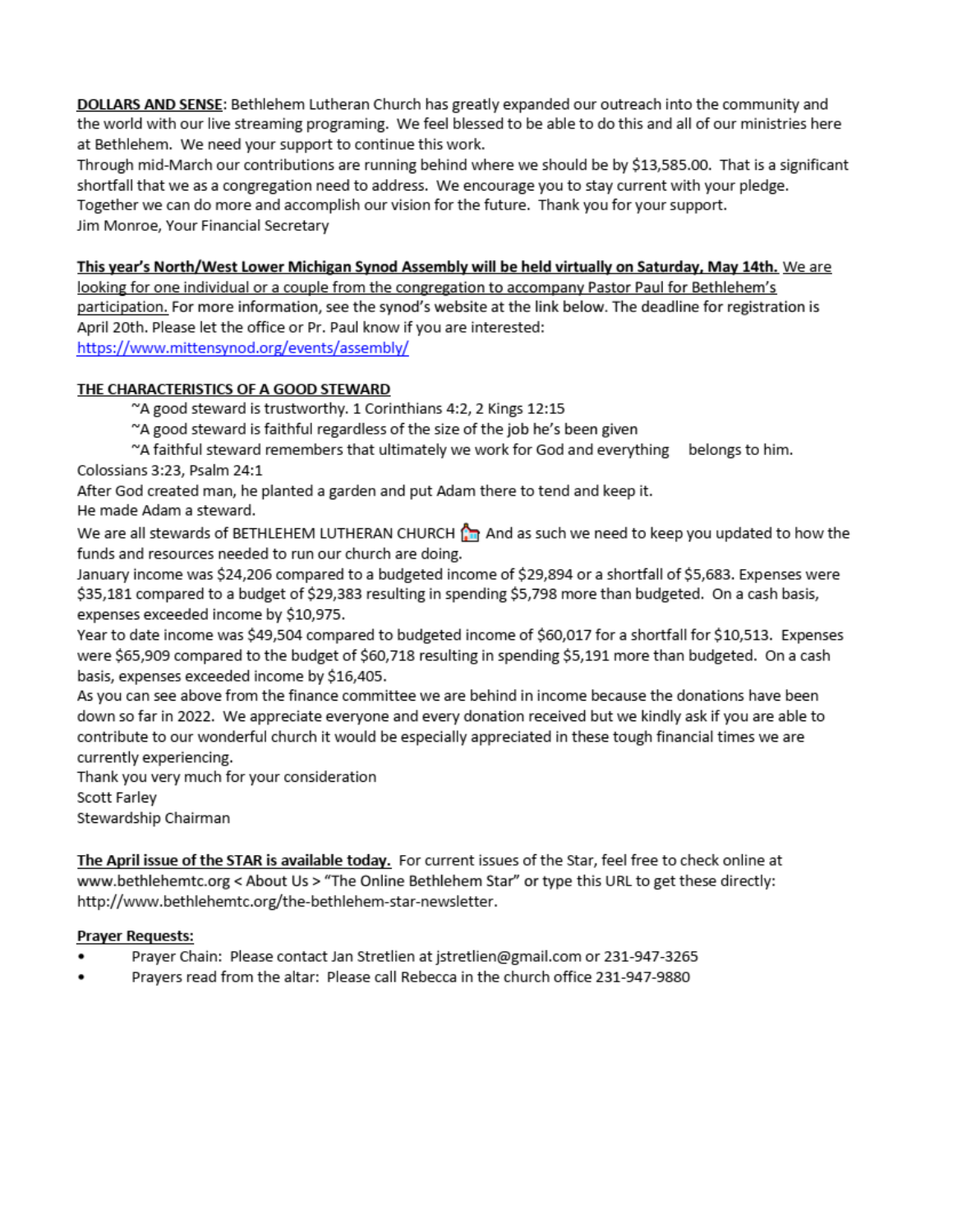### Due Dates for STAR/Bulletin/Screen Announcements:

STAR: The third Friday of the month sent to admin@bethlehemtc.org (Please note STAR in subject line) Bulletin/Verbal Announcements: Wednesday of the week sent to admin@bethlehemtc.org (Bulletin/Worship Folder is printed on Thursday morning.) (Please note Bulletin or Announcement in subject line) Screen Announcements/Weekly BLC Emails: Tuesday of the week sent to

annie.slabaugh@bethlehemtc.org (Annie works Sunday - Wednesday)

Monthly STAR: Thanks to all of you who have said that you will read the STAR on line or pick it up at church. Those of you who come to church, be thinking if there is any member close in your neighborhood that you could deliver their copy to them. If you have recently decided to read on line or pick-up at church please call the office and let them know.

The newest Living Lutheran magazine and the April/May/June Christ in our Home can be picked up at the welcome table on Sunday mornings, from the Shooting STAR box below the outside mailbox, or during parking lot communion.

CHOIR NEWS: The choir hopes to continue singing one time per month on weekends when the majority of singers are in town. If you are interested, please contact Tony Bero at 231 942-1162 or bero.tony@gmail.com

LAUNDRY BASKET PROJECT FOR 2022: We are collecting cleaning items to be given out during the Baby Pantry here at Bethlehem. There is an example basket in the Narthex along with a list of items needed. You may fill an entire basket OR bring single items if you prefer. We would like to have baskets available beginning in March. Thank you for your participation!

Children's Message Corner: During the shutdown, Annie began meeting with the youth biweekly to do a virtual children's message. Now that we are back in the building we are taking that idea and doing something new! The brand new Children's Message Corner will take place every other Sunday on Zoom at 2:45PM and all are invited. We will have a few minutes of Fellowship before going over the Children's Message and have a more in depth discussion of the gospel lesson and message. To be put on the email list to receive the Zoom link please see Annie after worship or contact her at annie.slabaugh@bethlehemtc.org.

For April the BLC book club will be reading "The Stranger in the Lifeboat" by Mitch Albom. It is a very appropriate and thought provoking book to be reading during Lent. THIS BOOK IS NOT AVAILABLE IN A LIBRARY BOOK BAG SO YOU WILL NEED TO PURCHASE OR BORROW YOURSELF FROM THE LIBRARY. Plan to join us on ZOOM on Tues, Apr 26 at 5:30. If you are not already on the list send your email to cmonroe@chartermi.net.

FOOD PANTRY SET TO REOPEN: BLC is aiming to reopen its Food Pantry on April 3 if it appears that the temperature should be staying above freezing. Watch for the weekly email blast that week to know for sure. Be watching for special deals on staples in the coming weeks so we can refill that cabinet. Food can always be placed in the plastic bin below the tables by the mailboxes.

Stony Lake Camp Registration is open and free to all young campers interested! The deadline has been extended indefinitely and there is still room! Please register online as soon as possible and let Annie know! The week Bethlehem Adult Leaders will be there is Week 1 (June 19 - 24) so make sure you register for that week! Reach out to Annie either after worship or at annie.slabaugh@bethlehemtc.org with any questions or concerns.

The Wednesday morning bible study of Matthew meets from 9-11am. All are welcome. Bring your own bible. We read the bible and then talk about what we read. We say a prayer for any needs that are shared. Come. Join a fellowship. Leader is Barbara Graf.